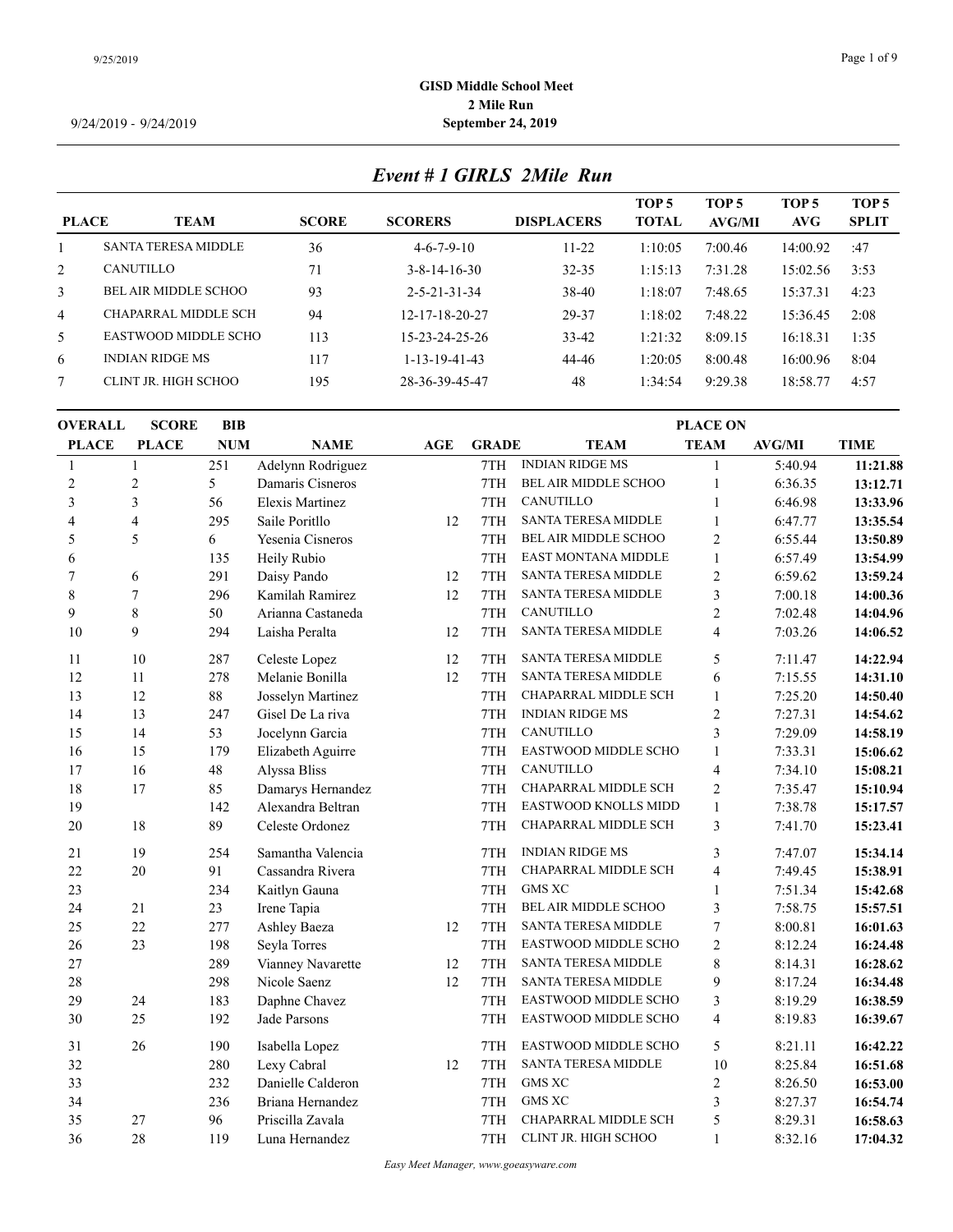| 37     | 29     | 84             | Stephanie Castellanos              |                        | 7TH        | CHAPARRAL MIDDLE SCH                       | 6              | 8:36.47              | 17:12.94             |
|--------|--------|----------------|------------------------------------|------------------------|------------|--------------------------------------------|----------------|----------------------|----------------------|
| 38     |        | 290            | Natalie Ontiveros                  | 12                     | 7TH        | SANTA TERESA MIDDLE                        | 11             | 8:36.63              | 17:13.27             |
| 39     | 30     | 66             | Jaileen Valdez                     |                        | 7TH        | CANUTILLO                                  | 5              | 8:43.74              | 17:27.48             |
| $40\,$ | 31     | 4              | Priscilla Cavason                  |                        | 7TH        | BEL AIR MIDDLE SCHOO                       | $\overline{4}$ | 8:44.53              | 17:29.07             |
| 41     | 32     | 58             | Siena Martinez                     |                        | 7TH        | CANUTILLO                                  | 6              | 8:47.49              | 17:34.98             |
| 42     | 33     | 188            | Joselyn Echavarria                 |                        | 7TH        | EASTWOOD MIDDLE SCHO                       | 6              | 8:47.65              | 17:35.31             |
|        | 34     | 9              | Sofia Forti                        |                        | 7TH        | BEL AIR MIDDLE SCHOO                       | 5              | 8:48.19              | 17:36.39             |
|        | 35     | 64             | Carolina Quiroz                    |                        | 7TH        | CANUTILLO                                  | $\tau$         | 8:48.61              | 17:37.22             |
|        | 36     | 113            | Karina Aranda                      |                        | 7TH        | CLINT JR. HIGH SCHOO                       | $\overline{c}$ | 8:55.04              | 17:50.08             |
|        | 37     | 93             | Michelle Rodarte                   |                        | 7TH        | CHAPARRAL MIDDLE SCH                       | $\tau$         | 9:01.13              | 18:02.27             |
|        |        | 286            | Alexis Lopez                       | 12                     | 7TH        | SANTA TERESA MIDDLE                        | 12             | 9:04.18              | 18:08.37             |
|        | 38     | 7              | Danika Dominguez                   |                        | 7TH        | BEL AIR MIDDLE SCHOO                       | 6              | 9:06.39              | 18:12.79             |
|        | 39     | 114            | Fabiola Castro                     |                        | 7TH        | CLINT JR. HIGH SCHOO                       | 3              | 9:11.16              | 18:22.33             |
|        |        | 90             | Natalie Pineda                     |                        | 7TH        | CHAPARRAL MIDDLE SCH                       | 8              | 9:11.61              | 18:23.23             |
|        |        | 297            | Linda Rundell                      | 12                     | 7TH        | SANTA TERESA MIDDLE                        | 13             | 9:11.86              | 18:23.72             |
|        |        | 283            | Kenya Garcia                       | 12                     | 7TH        | SANTA TERESA MIDDLE                        | 14             | 9:12.54              | 18:25.09             |
|        |        | 136            | Nataly Vazquez                     |                        | 7TH        | EAST MONTANA MIDDLE                        | $\sqrt{2}$     | 9:12.76              | 18:25.53             |
|        |        | 95             | Leslie Villanueva                  |                        | 7TH        | CHAPARRAL MIDDLE SCH                       | 9              | 9:13.26              | 18:26.53             |
|        |        | 325            | Izabella Trevizo                   |                        | 7TH        | YOUNG WOMEN'S LEADER                       | $\mathbf{1}$   | 9:18.84              | 18:37.68             |
|        | $40\,$ | $\overline{c}$ | Giselle Araiza                     |                        | 7TH        | BEL AIR MIDDLE SCHOO                       | 7              | 9:18.96              | 18:37.93             |
|        |        | 24             | Kenya Tellez                       |                        | 7TH        | BEL AIR MIDDLE SCHOO                       | $\,$ 8 $\,$    | 9:19.78              | 18:39.57             |
|        | 41     | 252            | Annabel Roman                      |                        | 7TH        | <b>INDIAN RIDGE MS</b>                     | $\overline{4}$ | 9:23.96              | 18:47.92             |
|        |        | 15             | Michelle Ochoa                     |                        | 7TH        | <b>BEL AIR MIDDLE SCHOO</b>                | 9              | 9:28.09              | 18:56.19             |
|        | 42     | 187            | Sadee Diaz                         |                        | 7TH        | EASTWOOD MIDDLE SCHO                       | $\tau$         | 9:31.30              | 19:02.60             |
|        |        | 62             | Jenessa Ordonez                    |                        | 7TH        | CANUTILLO                                  | $\,$ $\,$      | 9:31.64              | 19:03.29             |
|        |        | 318            | Kitzia Garcia                      |                        | 7TH        | YOUNG WOMEN'S LEADER                       | $\sqrt{2}$     | 9:41.45              | 19:22.90             |
|        | 43     | 253            | Claribel Roman                     |                        | 7TH        | <b>INDIAN RIDGE MS</b>                     | 5              | 9:43.12              | 19:26.25             |
|        | 44     | 250            | <b>Engy Prieto</b>                 |                        | 7TH        | <b>INDIAN RIDGE MS</b>                     | 6              | 9:46.38              | 19:32.77             |
|        |        | 401            | Gabriella Varga                    | 13                     | 8TH        | SANTA TERESA MIDDLE                        | 15             | 9:47.20              | 19:34.41             |
|        | 45     | 122            | Sarai Portillo                     |                        | 7TH        | CLINT JR. HIGH SCHOO                       | $\overline{4}$ | 9:47.70              | 19:35.40             |
|        |        | 86             | Emily Hernandez                    |                        | 7TH        | CHAPARRAL MIDDLE SCH                       | 10             | 9:55.46              |                      |
|        |        |                |                                    |                        |            | CHAPARRAL MIDDLE SCH                       |                |                      | 19:50.92             |
|        |        | 87             | <b>Starr Juarez</b>                |                        | 7TH        |                                            | 11             | 10:05.53             | 20:11.06             |
|        |        | 282<br>284     | Allondra Ebert<br>Janine Hernandez | 12<br>12               | 7TH<br>7TH | SANTA TERESA MIDDLE<br>SANTA TERESA MIDDLE | 16<br>17       | 10:05.84<br>10:18.80 | 20:11.68<br>20:37.61 |
|        |        |                |                                    |                        |            |                                            |                |                      |                      |
|        |        | 196            | Taina Romero                       |                        | 7TH        | <b>EASTWOOD MIDDLE SCHO</b>                | 8              | 10:19.30             | 20:38.60             |
|        |        | 197            | Hope Rubio                         |                        | 7TH        | EASTWOOD MIDDLE SCHO                       | 9              | 10:19.80             | 20:39.61             |
|        |        | 314            | Paola Breceda                      |                        | 7TH        | YOUNG WOMEN'S LEADER                       | 3              | 10:21.12             | 20:42.24             |
|        |        | 149            | Natalie Ramirez                    |                        | 7TH        | EASTWOOD KNOLLS MIDD                       | 2              | 10:22.53             | 20:45.07             |
|        |        | 299            | Maritza Trujillo                   | 12                     | 7TH        | <b>SANTA TERESA MIDDLE</b>                 | 18             | 10:26.85             | 20:53.71             |
|        | 46     | 256            | Ashley Young                       |                        | 7TH        | <b>INDIAN RIDGE MS</b>                     | $\tau$         | 10:28.93             | 20:57.87             |
|        |        | 14             | Madisyn McMillan                   |                        | 7TH        | BEL AIR MIDDLE SCHOO                       | 10             | 10:37.04             | 21:14.08             |
|        |        | 185            | Ruby Cortez                        |                        | 7TH        | EASTWOOD MIDDLE SCHO                       | 10             | 10:41.42             | 21:22.85             |
|        |        | 134            | Rubi Mejia                         |                        | 7TH        | EAST MONTANA MIDDLE                        | 3              | 10:44.44             | 21:28.88             |
|        |        | 402            | Victoria Araujo                    |                        |            | DESERT VIEW MIDDLEXC                       | 1              | 10:56.72             | 21:53.45             |
|        | $47\,$ | 120            | <b>Ashley Morales</b>              |                        | 7TH        | CLINT JR. HIGH SCHOO                       | 5              | 11:00.88             | 22:01.76             |
|        |        | 26             | Vida Vasquez                       |                        | 7TH        | BEL AIR MIDDLE SCHOO                       | 11             | 11:03.43             | 22:06.86             |
|        |        | 3              | <b>Evy Canales</b>                 |                        | 7TH        | BEL AIR MIDDLE SCHOO                       | 12             | 11:04.18             | 22:08.37             |
|        |        | 21             | Leslie Sosa Carillo                |                        | 7TH        | BEL AIR MIDDLE SCHOO                       | 13             | 11:04.53             | 22:09.06             |
|        |        | 288            | Brianna May                        | 12                     | 7TH        | SANTA TERESA MIDDLE                        | 19             | 11:41.90             | 23:23.81             |
|        |        | 403            | Giovanni DeLa O                    |                        |            | SANTA TERESA MIDDLE                        | 20             | 11:51.03             | 23:42.07             |
|        |        | 235            | Grace Gonzalez                     |                        | 7TH        | <b>GMS XC</b>                              | 4              | 11:54.87             | 23:49.75             |
|        |        | 59             | Makayla Mendoza                    |                        | 7TH        | CANUTILLO                                  | 9              | 11:58.05             | 23:56.11             |
|        |        |                |                                    | Fam Moot Managar uning |            |                                            |                |                      |                      |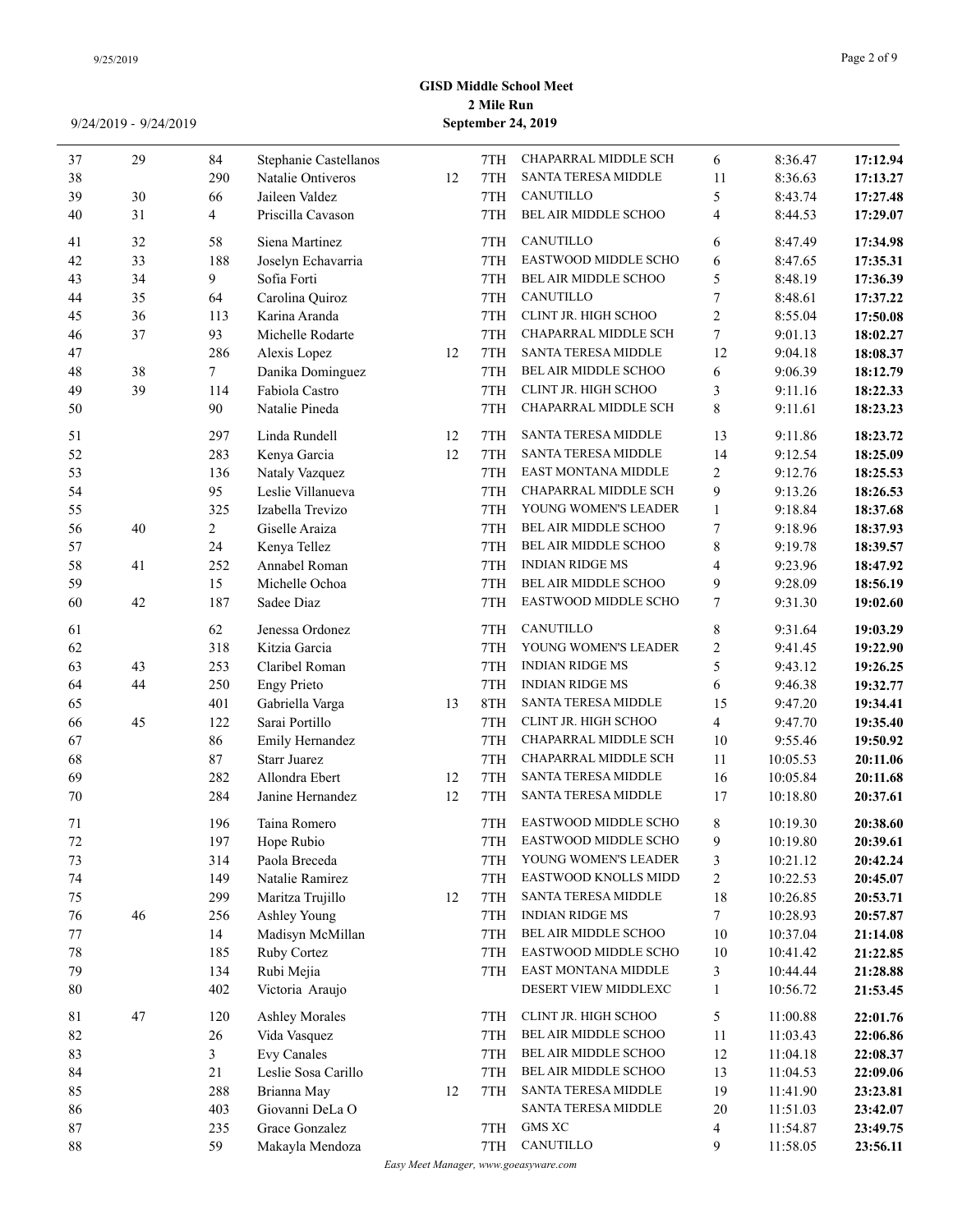| 89 |    | 60  | Mia Monreal      | 7TH | CANUTILLO            | 10 | 12:00.00 | 24:00.01 |
|----|----|-----|------------------|-----|----------------------|----|----------|----------|
| 90 |    | 194 | Alexis Pina      | 7TH | EASTWOOD MIDDLE SCHO |    | 12:05.33 | 24:10.67 |
| 91 |    | 181 | Xiola Alvarado   | 7TH | EASTWOOD MIDDLE SCHO | 12 | 12:28.82 | 24:57.65 |
| 92 |    | 182 | Isabella Bonilla | 7TH | EASTWOOD MIDDLE SCHO | 13 | 12:30.20 | 25:00.41 |
| 93 |    | 255 | Savannah Valles  | 7TH | INDIAN RIDGE MS      |    | 12:31.13 | 25:02.27 |
| 94 |    | 140 | Abi Alvarez      | 7TH | EASTWOOD KNOLLS MIDD |    | 13:17.43 | 26:34.87 |
| 95 | 48 | 116 | Angela Franco    | 7TH | CLINT JR. HIGH SCHOO |    | 13:47.47 | 27:34.94 |
|    |    |     |                  |     |                      |    |          |          |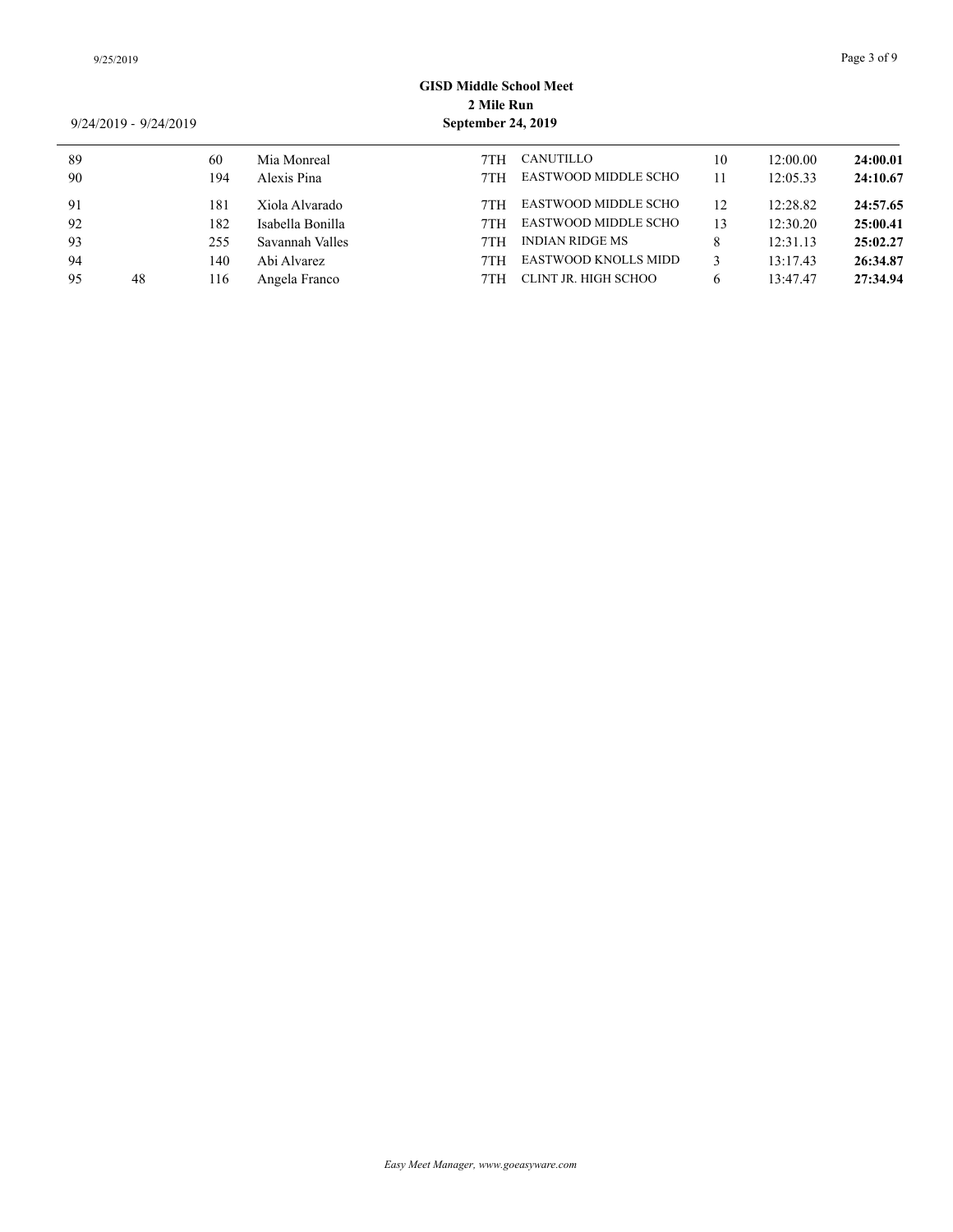### $9/25/2019$  Page 4 of 9

# **GISD Middle School Meet 2 Mile Run** 9/24/2019 - 9/24/2019 **September 24, 2019**

*Event # 2 BOYS 2Mile Run*

|              |                             |              |                          |                   | TOP <sub>5</sub> | TOP 5         | TOP <sub>5</sub> | TOP <sub>5</sub> |
|--------------|-----------------------------|--------------|--------------------------|-------------------|------------------|---------------|------------------|------------------|
| <b>PLACE</b> | <b>TEAM</b>                 | <b>SCORE</b> | <b>SCORERS</b>           | <b>DISPLACERS</b> | <b>TOTAL</b>     | <b>AVG/MI</b> | AVG              | <b>SPLIT</b>     |
|              | CANUTILLO                   | 44           | $1 - 3 - 10 - 12 - 18$   | 29-40             | 1:04:58          | 7:31.28       | 12:59.61         | 2:14             |
| $\mathbf{2}$ | EASTWOOD MIDDLE SCHO        | 54           | $6 - 7 - 9 - 13 - 19$    | $21 - 25$         | 1:06:45          | 8:09.15       | 13:20.99         | 1:31             |
| 3            | <b>INDIAN RIDGE MS</b>      | 79           | $11 - 14 - 15 - 16 - 23$ | 24-36             | 1:08:58          | 8:00.48       | 13:47.61         | 1:34             |
| 4            | CHAPARRAL MIDDLE SCH        | 88           | $4 - 8 - 17 - 28 - 31$   | 38-41             | 1:11:33          | 7:48.22       | 14:18.57         | 3:34             |
| 5.           | EASTWOOD KNOLLS MIDD        | 110          | $5 - 20 - 22 - 30 - 33$  | 34-39             | 1:14:42          | 7:28.16       | 14:56.33         | 4:38             |
| 6            | <b>BEL AIR MIDDLE SCHOO</b> | 122          | $2 - 26 - 27 - 32 - 35$  | 37                | 1:17:04          | 7:48.65       | 15:24.73         | 5:22             |
|              |                             |              |                          |                   |                  |               |                  |                  |

| <b>OVERALL</b> | <b>SCORE</b><br><b>PLACE</b> | <b>BIB</b> |                          | <b>PLACE ON</b> |              |                             |                |               |             |  |  |  |
|----------------|------------------------------|------------|--------------------------|-----------------|--------------|-----------------------------|----------------|---------------|-------------|--|--|--|
| <b>PLACE</b>   |                              | <b>NUM</b> | <b>NAME</b>              | AGE             | <b>GRADE</b> | <b>TEAM</b>                 | <b>TEAM</b>    | <b>AVG/MI</b> | <b>TIME</b> |  |  |  |
| $\mathbf{1}$   |                              | 305        | Daniel Guzman            | 12              | 7TH          | <b>SANTA TERESA MIDDLE</b>  | $\mathbf{1}$   | 5:38.49       | 11:16.99    |  |  |  |
| $\sqrt{2}$     | $\mathbf{1}$                 | 68         | Austin Bonilla           |                 | 7TH          | CANUTILLO                   | $\mathbf{1}$   | 5:55.34       | 11:50.69    |  |  |  |
| 3              |                              | 139        | Diego Gonzalez           |                 | 7TH          | EAST MONTANA MIDDLE         | $\mathbf{1}$   | 5:55.45       | 11:50.90    |  |  |  |
| $\overline{4}$ | $\overline{2}$               | 38         | Ameen Ibrahim            |                 | 7TH          | BEL AIR MIDDLE SCHOO        | $\mathbf{1}$   | 6:06.72       | 12:13.45    |  |  |  |
| 5              | 3                            | 75         | Hermant Garg             |                 | 7TH          | CANUTILLO                   | $\sqrt{2}$     | 6:15.68       | 12:31.36    |  |  |  |
| 6              | 4                            | 98         | Dominic Cebreros-Aguilar |                 | 7TH          | CHAPARRAL MIDDLE SCH        | $\mathbf{1}$   | 6:17.30       | 12:34.61    |  |  |  |
| 7              | 5                            | 169        | Marcos Madrid            |                 | 7TH          | EASTWOOD KNOLLS MIDD        | $\mathbf{1}$   | 6:17.68       | 12:35.36    |  |  |  |
| $\,$ 8 $\,$    | 6                            | 214        | Chris Johnson            |                 | 7TH          | <b>EASTWOOD MIDDLE SCHO</b> | $\mathbf{1}$   | 6:27.03       | 12:54.07    |  |  |  |
| 9              | $\tau$                       | 206        | <b>Brian Flores</b>      |                 | 7TH          | EASTWOOD MIDDLE SCHO        | $\sqrt{2}$     | 6:27.28       | 12:54.56    |  |  |  |
| 10             | 8                            | 97         | Roberto Antillon         |                 | 7TH          | CHAPARRAL MIDDLE SCH        | $\overline{2}$ | 6:31.38       | 13:02.77    |  |  |  |
| 11             | 9                            | 204        | Alejandro Escalante      |                 | 7TH          | EASTWOOD MIDDLE SCHO        | 3              | 6:34.75       | 13:09.51    |  |  |  |
| 12             | 10                           | 77         | Troy Hammond             |                 | 7TH          | CANUTILLO                   | 3              | 6:36.37       | 13:12.74    |  |  |  |
| 13             | 11                           | 267        | Vincent Luther           |                 | 7TH          | <b>INDIAN RIDGE MS</b>      | $\mathbf{1}$   | 6:37.20       | 13:14.41    |  |  |  |
| 14             |                              | 311        | David Portillo           | 12              | 7TH          | <b>SANTA TERESA MIDDLE</b>  | $\overline{2}$ | 6:38.36       | 13:16.73    |  |  |  |
| 15             | 12                           | 71         | Braulio Estrada          |                 | 7TH          | CANUTILLO                   | 4              | 6:39.00       | 13:18.01    |  |  |  |
| 16             | 13                           | 221        | Jacob Perez              |                 | 7TH          | EASTWOOD MIDDLE SCHO        | $\overline{4}$ | 6:40.79       | 13:21.58    |  |  |  |
| 17             | 14                           | 264        | Jesus Gomez              |                 | 7TH          | <b>INDIAN RIDGE MS</b>      | $\mathfrak{2}$ | 6:47.22       | 13:34.44    |  |  |  |
| 18             | 15                           | 271        | Roberto Perea            |                 | 7TH          | <b>INDIAN RIDGE MS</b>      | 3              | 6:48.04       | 13:36.08    |  |  |  |
| 19             | 16                           | 268        | Isaiah Martinez          |                 | 7TH          | <b>INDIAN RIDGE MS</b>      | 4              | 6:51.95       | 13:43.91    |  |  |  |
| 20             |                              | 137        | Julio Duarte             |                 | 7TH          | <b>EAST MONTANA MIDDLE</b>  | $\overline{2}$ | 6:53.85       | 13:47.70    |  |  |  |
| 21             | 17                           | 106        | Derric Perez             |                 | 7TH          | CHAPARRAL MIDDLE SCH        | 3              | 6:59.27       | 13:58.55    |  |  |  |
| 22             | 18                           | $70\,$     | Jalen Delgado            |                 | 7TH          | CANUTILLO                   | $\mathfrak s$  | 7:02.63       | 14:05.27    |  |  |  |
| 23             |                              | 245        | <b>Brian Romero</b>      |                 | 7TH          | <b>GMS XC</b>               | $\mathbf{1}$   | 7:07.47       | 14:14.95    |  |  |  |
| 24             | 19                           | 203        | Julius Dickerson         |                 | 7TH          | EASTWOOD MIDDLE SCHO        | 5              | 7:12.63       | 14:25.26    |  |  |  |
| 25             | 20                           | 177        | Diego Valles-Vasquez     |                 | 7TH          | EASTWOOD KNOLLS MIDD        | $\overline{2}$ | 7:13.18       | 14:26.36    |  |  |  |
| 26             | 21                           | 225        | Armando Rosas            |                 | 7TH          | <b>EASTWOOD MIDDLE SCHO</b> | 6              | 7:14.95       | 14:29.90    |  |  |  |
| 27             |                              | 301        | Diego Beker              | 12              | 7TH          | <b>SANTA TERESA MIDDLE</b>  | 3              | 7:17.57       | 14:35.14    |  |  |  |
| 28             | 22                           | 172        | Daniel Morales           |                 | 7TH          | <b>EASTWOOD KNOLLS MIDD</b> | 3              | 7:18.35       | 14:36.70    |  |  |  |
| 29             |                              | 124        | Jose Aranda              |                 | 7TH          | CLINT JR. HIGH SCHOO        | $\mathbf{1}$   | 7:23.66       | 14:47.33    |  |  |  |
| 30             |                              | 125        | Angel Garcia             |                 | 7TH          | CLINT JR. HIGH SCHOO        | $\mathfrak{2}$ | 7:23.75       | 14:47.51    |  |  |  |
| 31             | 23                           | 269        | Isaiah Nobles            |                 | 7TH          | <b>INDIAN RIDGE MS</b>      | 5              | 7:24.61       | 14:49.23    |  |  |  |
| 32             | 24                           | 257        | Mason Baca               |                 | 7TH          | <b>INDIAN RIDGE MS</b>      | 6              | 7:26.94       | 14:53.89    |  |  |  |
| 33             | 25                           | 213        | Robert Humberson         |                 | 7TH          | EASTWOOD MIDDLE SCHO        | $\tau$         | 7:27.37       | 14:54.75    |  |  |  |
| 34             |                              | 126        | Jacob Gomez              |                 | 7TH          | CLINT JR. HIGH SCHOO        | 3              | 7:30.86       | 15:01.72    |  |  |  |
| 35             | 26                           | 35         | Jacob Gaytan             |                 | 7TH          | BEL AIR MIDDLE SCHOO        | $\sqrt{2}$     | 7:31.57       | 15:03.14    |  |  |  |
| 36             |                              | 239        | Richard Aldaz            |                 | 7TH          | <b>GMS XC</b>               | $\mathfrak{2}$ | 7:32.20       | 15:04.40    |  |  |  |
| 37             |                              | 307        | Sebastian Martinez       | 12              | 7TH          | <b>SANTA TERESA MIDDLE</b>  | $\overline{4}$ | 7:41.05       | 15:22.10    |  |  |  |
|                |                              |            |                          |                 |              |                             |                |               |             |  |  |  |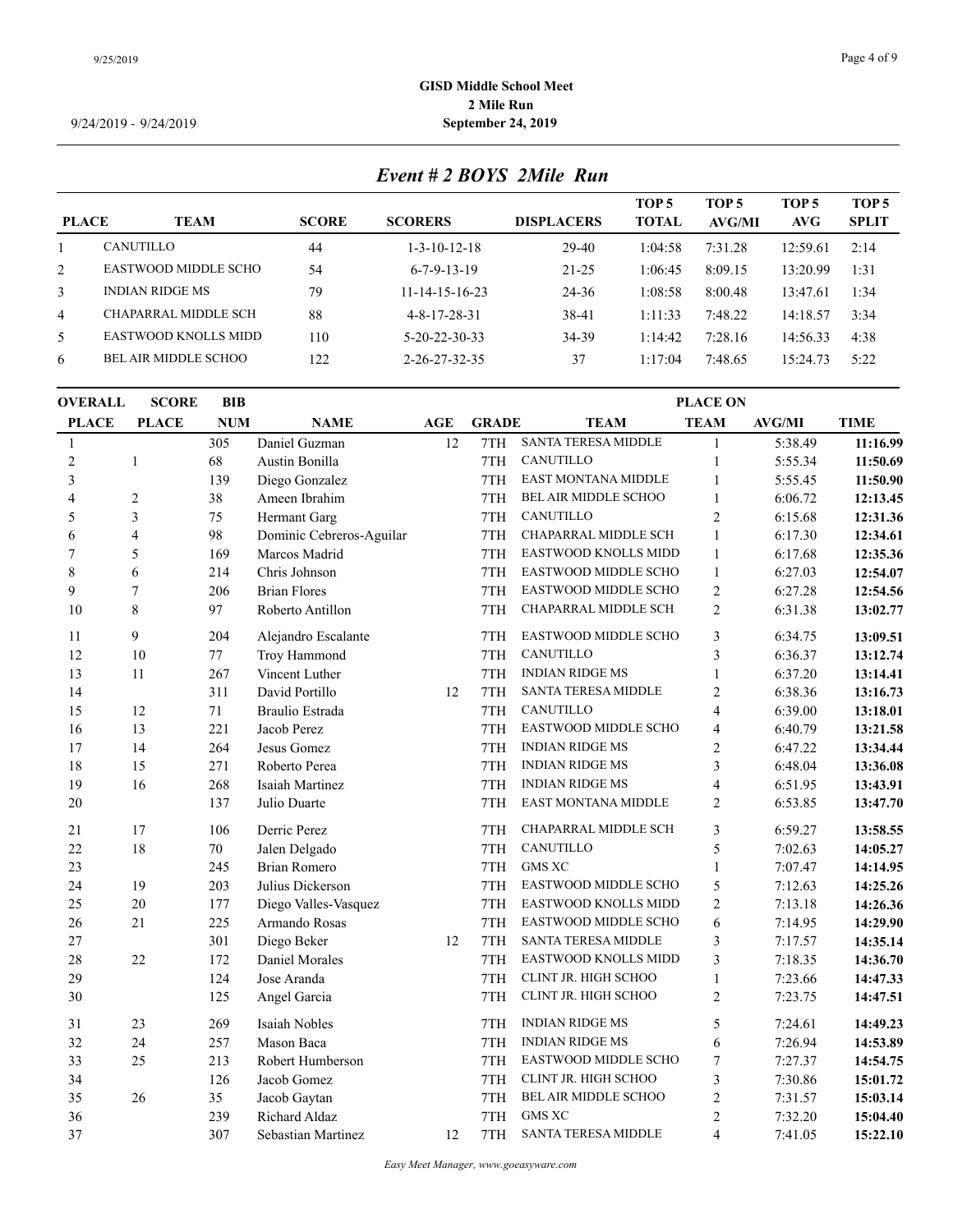| 38 | 27 | 45  | JoseLuis Trujillo     | 7TH | <b>BEL AIR MIDDLE SCHOO</b> | 3                        | 7:44.24  | 15:28.48 |
|----|----|-----|-----------------------|-----|-----------------------------|--------------------------|----------|----------|
| 39 |    | 138 | Mathew Garcia         | 7TH | EAST MONTANA MIDDLE         | 3                        | 7:53.63  | 15:47.27 |
| 40 | 28 | 100 | Cesar Fierro          | 7TH | CHAPARRAL MIDDLE SCH        | $\overline{4}$           | 7:54.10  | 15:48.20 |
| 41 | 29 | 83  | Emilio Villalva       | 7TH | CANUTILLO                   | 6                        | 7:54.23  | 15:48.47 |
| 42 | 30 | 165 | Andre Milo Jones      | 7TH | <b>EASTWOOD KNOLLS MIDD</b> | $\overline{4}$           | 7:54.91  | 15:49.82 |
| 43 | 31 | 111 | Carlos Torres         | 7TH | CHAPARRAL MIDDLE SCH        | 5                        | 8:04.38  | 16:08.76 |
| 44 |    | 228 | Damian Soto           | 7TH | EASTWOOD MIDDLE SCHO        | 8                        | 8:04.57  | 16:09.15 |
| 45 | 32 | 404 | Miguel Hernandez      |     | <b>BEL AIR MIDDLE SCHOO</b> | $\overline{\mathcal{L}}$ | 8:21.32  | 16:42.64 |
| 46 | 33 | 156 | Ethan Dominguez       | 7TH | EASTWOOD KNOLLS MIDD        | 5                        | 8:36.71  | 17:13.42 |
| 47 | 34 | 155 | Ryan Corral           | 7TH | EASTWOOD KNOLLS MIDD        | 6                        | 8:37.20  | 17:14.40 |
| 48 |    | 241 | Alexisis Landeros     | 7TH | <b>GMS XC</b>               | 3                        | 8:39.49  | 17:18.98 |
| 49 |    | 216 | Ken Meneses           | 7TH | EASTWOOD MIDDLE SCHO        | 9                        | 8:40.69  | 17:21.39 |
| 50 | 35 | 36  | Raymond Hernandez     | 7TH | BEL AIR MIDDLE SCHOO        | 5                        | 8:47.98  | 17:35.97 |
| 51 | 36 | 275 | Andres Valles         | 7TH | <b>INDIAN RIDGE MS</b>      | 7                        | 8:55.51  | 17:51.02 |
| 52 |    | 200 | Nathan Arreola        | 7TH | EASTWOOD MIDDLE SCHO        | 10                       | 8:59.66  | 17:59.32 |
| 53 |    | 127 | Julian Hernandez      | 7TH | CLINT JR. HIGH SCHOO        | $\overline{4}$           | 9:10.81  | 18:21.62 |
| 54 | 37 | 39  | Alejandro Morales     | 7TH | <b>BEL AIR MIDDLE SCHOO</b> | 6                        | 9:13.40  | 18:26.80 |
| 55 |    | 260 | Rolando Campos        | 7TH | <b>INDIAN RIDGE MS</b>      | 8                        | 9:28.38  | 18:56.77 |
| 56 | 38 | 99  | Kaleb Chacon          | 7TH | CHAPARRAL MIDDLE SCH        | 6                        | 9:34.27  | 19:08.54 |
| 57 |    | 220 | Nathaniel Perea       | 7TH | EASTWOOD MIDDLE SCHO        | 11                       | 9:51.00  | 19:42.01 |
| 58 |    | 210 | Roman Garcia          | 7TH | EASTWOOD MIDDLE SCHO        | 12                       | 9:52.22  | 19:44.45 |
| 59 | 39 | 162 | Raymond Herrera       | 7TH | <b>EASTWOOD KNOLLS MIDD</b> | 7                        | 9:53.03  | 19:46.06 |
| 60 |    | 160 | Lee Forrest           | 7TH | EASTWOOD KNOLLS MIDD        | 8                        | 9:56.93  | 19:53.87 |
| 61 | 40 | 73  | Deotan Falola         | 7TH | <b>CANUTILLO</b>            | 7                        | 10:34.34 | 21:08.69 |
| 62 | 41 | 104 | Diego Hernandez       | 7TH | CHAPARRAL MIDDLE SCH        | 7                        | 10:45.09 | 21:30.19 |
| 63 |    | 72  | Danny Facio           | 7TH | <b>CANUTILLO</b>            | 8                        | 11:22.55 | 22:45.11 |
| 64 |    | 168 | Joaquin Madrid        | 7TH | EASTWOOD KNOLLS MIDD        | 9                        | 11:26.20 | 22:52.40 |
| 65 |    | 69  | Jacob Carrillo        | 7TH | CANUTILLO                   | 9                        | 11:27.28 | 22:54.57 |
| 66 |    | 101 | <b>Brandon Gaytan</b> | 7TH | CHAPARRAL MIDDLE SCH        | 8                        | 11:58.58 | 23:57.16 |
|    |    |     |                       |     |                             |                          |          |          |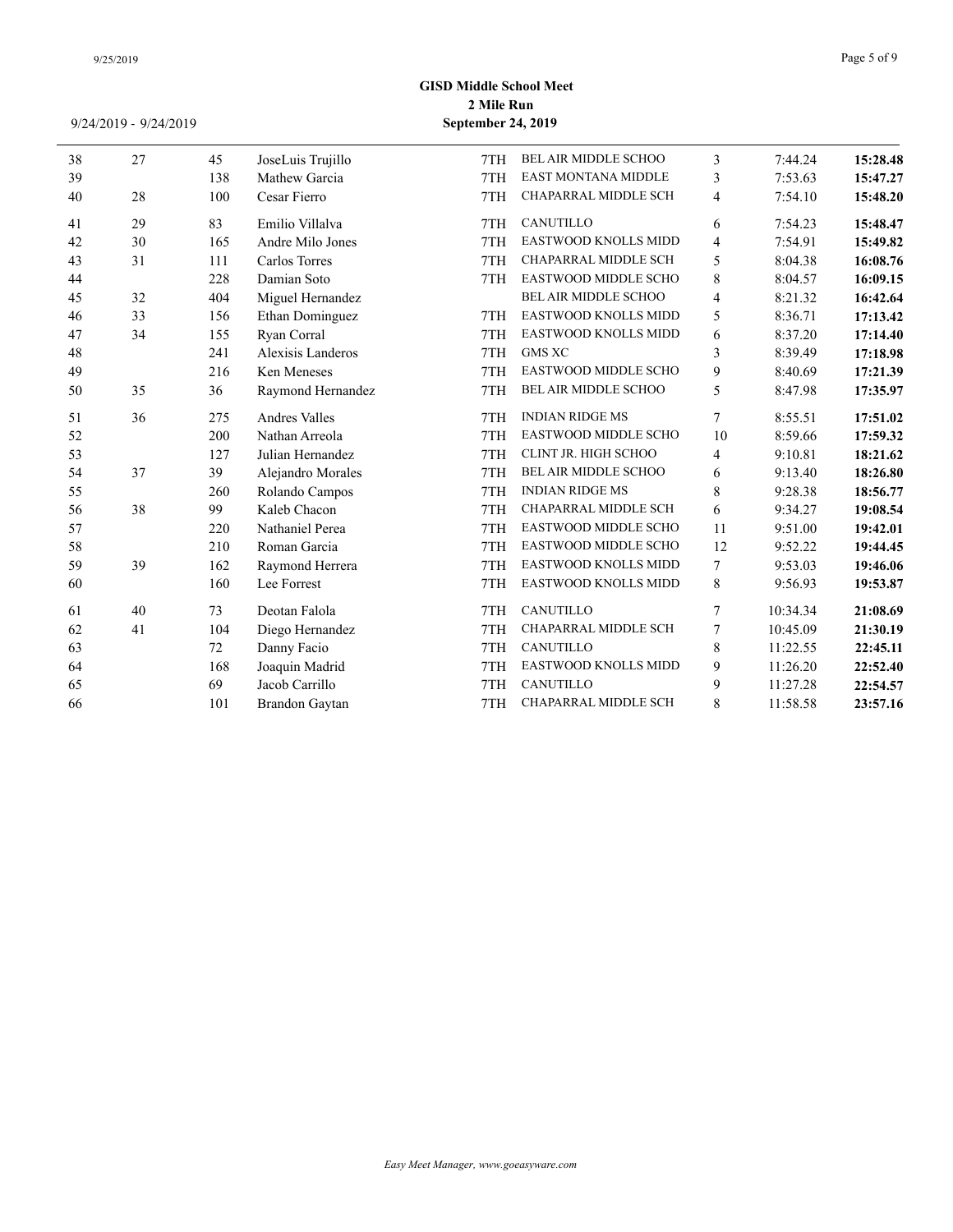*Event # 3 GIRLS 2Mile Run*

| <b>PLACE</b>   | <b>TEAM</b>                 | <b>SCORE</b> | <b>SCORERS</b>          | <b>DISPLACERS</b> | TOP <sub>5</sub><br><b>TOTAL</b> | TOP <sub>5</sub><br><b>AVG/MI</b> | TOP <sub>5</sub><br>AVG | TOP <sub>5</sub><br><b>SPLIT</b> |
|----------------|-----------------------------|--------------|-------------------------|-------------------|----------------------------------|-----------------------------------|-------------------------|----------------------------------|
|                |                             |              |                         |                   |                                  |                                   |                         |                                  |
|                | EASTWOOD MIDDLE SCHO        | 57           | $1 - 10 - 11 - 17 - 18$ | 41-42             | 1:14:58                          | 8:09.15                           | 14:59.57                | 2:51                             |
| 2              | YOUNG WOMEN'S LEADER        | 72           | $2 - 13 - 14 - 16 - 27$ | 34-36             | 1:18:58                          | 7:53.83                           | 15:47.67                | 4:20                             |
| 3              | <b>CANUTILLO</b>            | 74           | $3-4-8-28-31$           | $33 - 40$         | 1:19:09                          | 7:31.28                           | 15:49.75                | 4:49                             |
| $\overline{4}$ | <b>SANTA TERESA MIDDLE</b>  | 79           | 5-12-19-20-23           |                   | 1:18:46                          | 7:00.46                           | 15:45.13                | 3:14                             |
| 5              | EASTWOOD KNOLLS MIDD        | 79           | $6 - 7 - 15 - 25 - 26$  |                   | 1:19:54                          | 7:28.16                           | 15:58.80                | 3:51                             |
| 6              | DESERT VIEW MIDDLEXC        | 120          | $9 - 22 - 24 - 30 - 35$ | 38-39             | l:25:57                          | 8:35.71                           | 17:11.43                | 4:09                             |
|                | <b>BEL AIR MIDDLE SCHOO</b> | 162          | 21-29-32-37-43          | 44-45             | l:34:20                          | 7:48.65                           | 18:51.97                | 5:58                             |
|                |                             |              |                         |                   |                                  |                                   |                         |                                  |

| <b>OVERALL</b> | <b>SCORE</b>   | <b>BIB</b> |                         |     |              | <b>PLACE ON</b>             |                |               |             |  |
|----------------|----------------|------------|-------------------------|-----|--------------|-----------------------------|----------------|---------------|-------------|--|
| <b>PLACE</b>   | <b>PLACE</b>   | <b>NUM</b> | <b>NAME</b>             | AGE | <b>GRADE</b> | <b>TEAM</b>                 | <b>TEAM</b>    | <b>AVG/MI</b> | <b>TIME</b> |  |
| 1              | $\mathbf{1}$   | 184        | Alexis Corona           | 12  | 8TH          | EASTWOOD MIDDLE SCHO        | $\mathbf{1}$   | 6:36.32       | 13:12.65    |  |
| $\overline{2}$ | $\overline{2}$ | 316        | Alicia Chavez           |     | 8TH          | YOUNG WOMEN'S LEADER        | $\mathbf{1}$   | 6:53.78       | 13:47.57    |  |
| 3              | $\mathfrak{Z}$ | 52         | Avery Delgadillo        |     | 8TH          | CANUTILLO                   | $\mathbf{1}$   | 6:54.26       | 13:48.52    |  |
| 4              | $\overline{4}$ | 49         | Ana Caldera             |     | 8TH          | CANUTILLO                   | $\sqrt{2}$     | 6:55.60       | 13:51.20    |  |
| 5              | 5              | 405        | Gabriella Vargas        |     |              | <b>SANTA TERESA MIDDLE</b>  | $\mathbf{1}$   | 6:58.47       | 13:56.95    |  |
| 6              |                | 132        | <b>Celeste Flores</b>   |     | 8TH          | <b>EAST MONTANA MIDDLE</b>  | $\mathbf{1}$   | 6:59.89       | 13:59.79    |  |
| 7              | 6              | 144        | Annalicia Cabral        |     | 8TH          | EASTWOOD KNOLLS MIDD        | $\mathbf{1}$   | 7:02.29       | 14:04.58    |  |
| 8              | $\overline{7}$ | 146        | Maya Frescas            |     | 8TH          | EASTWOOD KNOLLS MIDD        | $\sqrt{2}$     | 7:07.63       | 14:15.26    |  |
| 9              |                | 246        | Abigail Chavarin        |     | 8TH          | <b>INDIAN RIDGE MS</b>      | $\mathbf{1}$   | 7:11.41       | 14:22.82    |  |
| $10\,$         | $\,$ 8 $\,$    | 51         | Leslie Corrales         |     | 8TH          | CANUTILLO                   | $\mathfrak{Z}$ | 7:20.31       | 14:40.63    |  |
| 11             | 9              | 406        | Lauren Lucero           |     |              | DESERT VIEW MIDDLEXC        | 1              | 7:21.45       | 14:42.90    |  |
| 12             | 10             | 189        | Jaimeelee Gandara       | 12  | 8TH          | EASTWOOD MIDDLE SCHO        | $\sqrt{2}$     | 7:22.30       | 14:44.60    |  |
| 13             | 11             | 186        | Gia Delgado             |     | 8TH          | EASTWOOD MIDDLE SCHO        | $\mathfrak{Z}$ | 7:30.25       | 15:00.51    |  |
| 14             | 12             | 292        | Caritina Parra          | 13  | 8TH          | <b>SANTA TERESA MIDDLE</b>  | $\overline{c}$ | 7:41.90       | 15:23.81    |  |
| 15             | 13             | 328        | Andrea Yu               |     | 8TH          | YOUNG WOMEN'S LEADER        | $\overline{2}$ | 7:46.26       | 15:32.52    |  |
| 16             | 14             | 315        | <b>Bailey Castaneda</b> |     | 8TH          | YOUNG WOMEN'S LEADER        | $\mathfrak{Z}$ | 7:47.32       | 15:34.65    |  |
| 17             |                | 131        | Luzceleste Delgadillo   |     | 8TH          | <b>EAST MONTANA MIDDLE</b>  | $\mathfrak{2}$ | 7:50.26       | 15:40.52    |  |
| 18             |                | 249        | Alexa Perez             |     | 8TH          | <b>INDIAN RIDGE MS</b>      | $\mathfrak{2}$ | 7:53.86       | 15:47.72    |  |
| 19             | 15             | 148        | Dagmar Ordonez          |     | 8TH          | EASTWOOD KNOLLS MIDD        | 3              | 7:55.24       | 15:50.48    |  |
| 20             | 16             | 322        | Michelle Ortiz          |     | 8TH          | YOUNG WOMEN'S LEADER        | $\overline{4}$ | 7:57.90       | 15:55.80    |  |
| 21             | 17             | 180        | Natalie Aguirre         | 12  | 8TH          | EASTWOOD MIDDLE SCHO        | $\overline{4}$ | 7:58.04       | 15:56.08    |  |
| 22             | 18             | 195        | Giselle Rivera          |     | 8TH          | EASTWOOD MIDDLE SCHO        | 5              | 8:02.00       | 16:04.01    |  |
| 23             | 19             | 281        | Abril Correa            | 12  | 8TH          | <b>SANTA TERESA MIDDLE</b>  | 3              | 8:02.59       | 16:05.18    |  |
| 24             | 20             | 285        | Natalia Longoria        | 13  | 8TH          | <b>SANTA TERESA MIDDLE</b>  | 4              | 8:04.35       | 16:08.71    |  |
| 25             | 21             | 13         | Araceli Mata            |     | 8TH          | BEL AIR MIDDLE SCHOO        | $\mathbf{1}$   | 8:06.09       | 16:12.19    |  |
| 26             | 22             | 407        | Elayna Elias            |     |              | DESERT VIEW MIDDLEXC        | $\overline{2}$ | 8:14.87       | 16:29.75    |  |
| 27             | 23             | 279        | Amanda Burchard         | 13  | 8TH          | <b>SANTA TERESA MIDDLE</b>  | 5              | 8:35.50       | 17:11.00    |  |
| 28             | 24             | 408        | Hernandez Savannah      |     |              | DESERT VIEW MIDDLEXC        | 3              | 8:38.09       | 17:16.18    |  |
| 29             |                | 117        | Rebecca Granados        |     | 8TH          | CLINT JR. HIGH SCHOO        | 1              | 8:53.01       | 17:46.03    |  |
| 30             |                | 121        | Cassie Musgrove         |     | 8TH          | CLINT JR. HIGH SCHOO        | $\overline{2}$ | 8:53.22       | 17:46.44    |  |
| 31             | 25             | 145        | Kaylee Diaz             |     | 8TH          | EASTWOOD KNOLLS MIDD        | $\overline{4}$ | 8:53.67       | 17:47.34    |  |
| 32             |                | 237        | Ashley Leyva            |     | 8TH          | <b>GMS XC</b>               | $\mathbf{1}$   | 8:58.03       | 17:56.06    |  |
| 33             | 26             | 150        | Amaris Ramos            |     | 8TH          | EASTWOOD KNOLLS MIDD        | 5              | 8:58.17       | 17:56.35    |  |
| 34             | $27\,$         | 327        | Brisalinda Wood         |     | 8TH          | YOUNG WOMEN'S LEADER        | 5              | 9:03.92       | 18:07.84    |  |
| 35             | 28             | 47         | Vanessa Barba           |     | 8TH          | CANUTILLO                   | $\overline{4}$ | 9:05.02       | 18:10.04    |  |
| 36             | 29             | 25         | Mariela Torres          |     | 8TH          | <b>BEL AIR MIDDLE SCHOO</b> | $\overline{2}$ | 9:08.09       | 18:16.18    |  |
|                |                |            |                         |     |              |                             |                |               |             |  |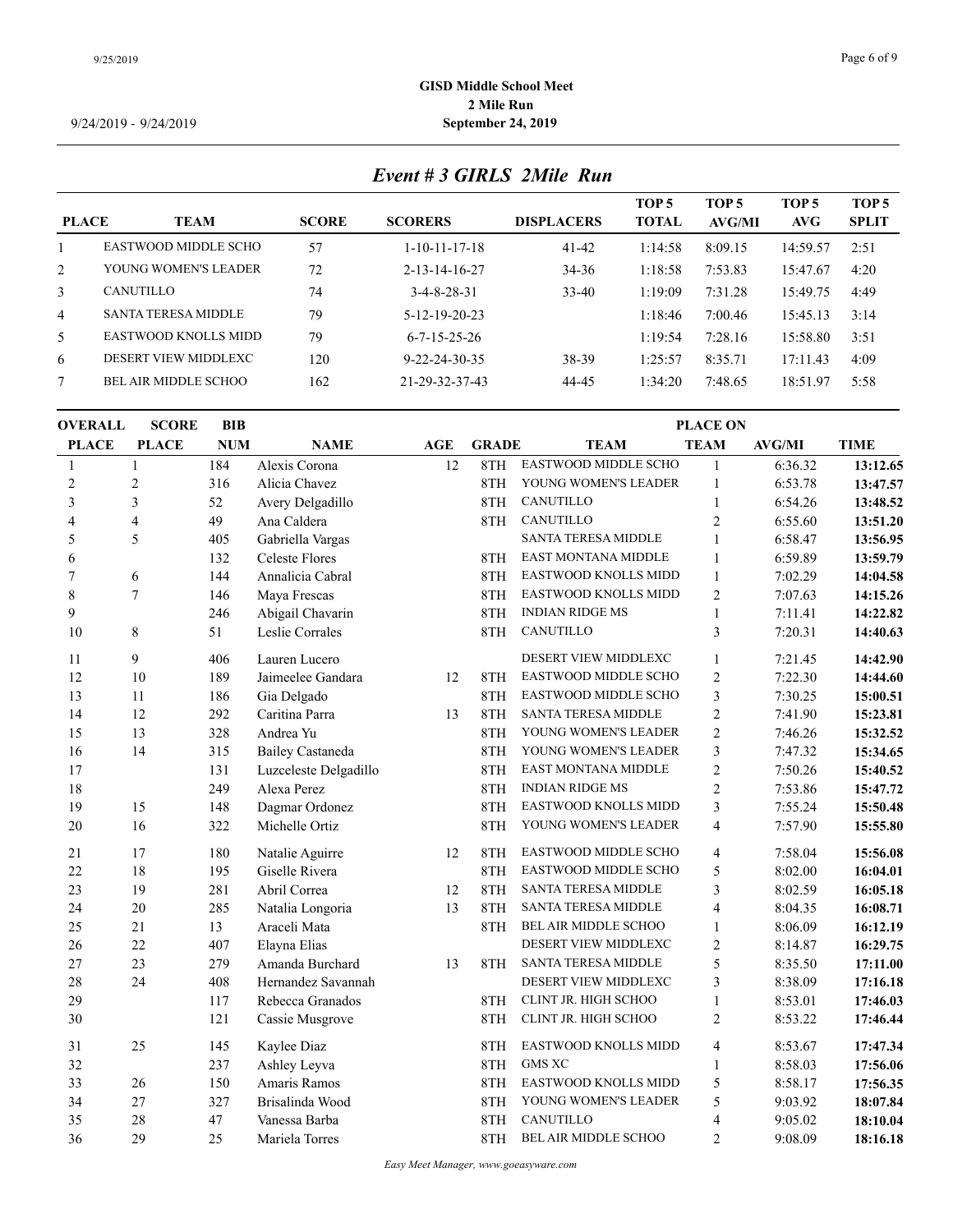| 37 | 30 | 409 | Julia Reyes           |    |     | DESERT VIEW MIDDLEXC        | $\overline{4}$ | 9:17.94  | 18:35.89 |
|----|----|-----|-----------------------|----|-----|-----------------------------|----------------|----------|----------|
| 38 | 31 | 410 | Arizbe Lopez          |    | 7TH | <b>CANUTILLO</b>            | 5              | 9:19.18  | 18:38.37 |
| 39 | 32 | 12  | Amber Masoud          |    | 8TH | <b>BEL AIR MIDDLE SCHOO</b> | 3              | 9:20.75  | 18:41.50 |
| 40 | 33 | 63  | Mia Pappas            |    | 8TH | <b>CANUTILLO</b>            | 6              | 9:22.01  | 18:44.02 |
| 41 | 34 | 326 | Hope Villalva         |    | 8TH | YOUNG WOMEN'S LEADER        | 6              | 9:25.13  | 18:50.27 |
| 42 |    | 94  | Arlette Rubio         |    | 8TH | <b>CHAPARRAL MIDDLE SCH</b> | $\mathbf{1}$   | 9:25.85  | 18:51.71 |
| 43 | 35 | 411 | Kylie Denison         |    |     | DESERT VIEW MIDDLEXC        | 5              | 9:26.22  | 18:52.44 |
| 44 | 36 | 317 | Andrea Galeano        |    | 8TH | YOUNG WOMEN'S LEADER        | $\overline{7}$ | 9:26.40  | 18:52.81 |
| 45 | 37 |     | Ashley Acosta         |    | 8TH | <b>BEL AIR MIDDLE SCHOO</b> | $\overline{4}$ | 9:29.49  | 18:58.98 |
| 46 |    | 130 | Jacqueline Castaneda  |    | 8TH | <b>EAST MONTANA MIDDLE</b>  | 3              | 9:37.06  | 19:14.13 |
| 47 |    | 92  | Genesis Rivera        |    | 8TH | CHAPARRAL MIDDLE SCH        | $\mathfrak{2}$ | 9:42.18  | 19:24.37 |
| 48 | 38 | 412 | Mariana Medellin      |    |     | DESERT VIEW MIDDLEXC        | 6              | 9:57.07  | 19:54.14 |
| 49 | 39 | 413 | Katelyn Brown         |    |     | <b>DESERT VIEW MIDDLEXC</b> | $\tau$         | 10:03.47 | 20:06.95 |
| 50 | 40 | 46  | Karla Banuelos        |    | 8TH | <b>CANUTILLO</b>            | $\overline{7}$ | 10:18.55 | 20:37.10 |
| 51 |    | 233 | Leah Chavez           |    | 8TH | <b>GMS XC</b>               | $\overline{2}$ | 10:32.62 | 21:05.25 |
| 52 |    | 54  | Annabel Hernandez     |    | 8TH | <b>CANUTILLO</b>            | $\,$ 8 $\,$    | 10:41.01 | 21:22.03 |
| 53 | 41 | 193 | Olivia Perez          | 12 | 8TH | <b>EASTWOOD MIDDLE SCHO</b> | 6              | 10:51.55 | 21:43.10 |
| 54 | 42 | 191 | Ariel Padilla         | 12 | 8TH | EASTWOOD MIDDLE SCHO        | $\tau$         | 10:51.83 | 21:43.66 |
| 55 |    | 321 | Ellette Mendaz        |    | 8TH | YOUNG WOMEN'S LEADER        | $\,$ 8 $\,$    | 11:04.61 | 22:09.22 |
| 56 | 43 | 20  | Jennifer Sanchez      |    | 8TH | <b>BEL AIR MIDDLE SCHOO</b> | 5              | 11:05.50 | 22:11.00 |
| 57 | 44 | 16  | Kimberly Ramos        |    | 8TH | BEL AIR MIDDLE SCHOO        | 6              | 11:13.67 | 22:27.35 |
| 58 | 45 | 27  | Jaqueline Viramontes  |    | 8TH | <b>BEL AIR MIDDLE SCHOO</b> | $\overline{7}$ | 11:18.16 | 22:36.33 |
| 59 |    | 19  | Annel Romero Guerrero |    | 8TH | BEL AIR MIDDLE SCHOO        | 8              | 11:22.45 | 22:44.90 |
| 60 |    | 323 | Niyah Reed            |    | 8TH | YOUNG WOMEN'S LEADER        | 9              | 11:53.56 | 23:47.13 |
| 61 |    | 238 | Danae Munoz           |    | 8TH | <b>GMS XC</b>               | 3              | 11:57.97 | 23:55.94 |
| 62 |    | 22  | Ximena Soto-Gonzalez  |    | 8TH | <b>BEL AIR MIDDLE SCHOO</b> | 9              | 12:42.01 | 25:24.03 |
| 63 |    | 17  | Sofia Reyes           |    | 8TH | <b>BEL AIR MIDDLE SCHOO</b> | 10             | 12:48.25 | 25:36.51 |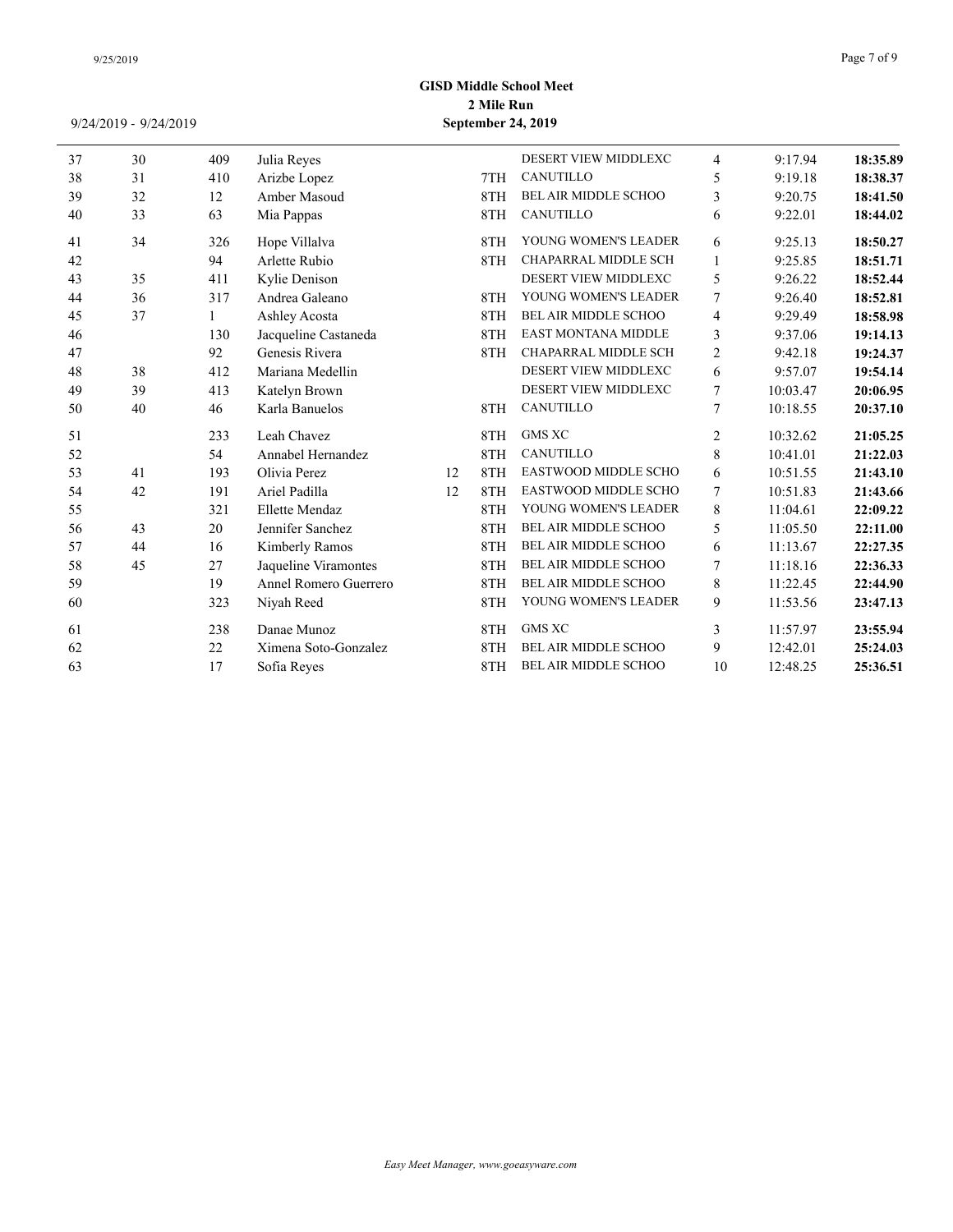### 9/25/2019 Page 8 of 9

# **GISD Middle School Meet 2 Mile Run** 9/24/2019 - 9/24/2019 **September 24, 2019**

*Event # 4 BOYS 2Mile Run*

|                |                             |              |                         |                   | TOP <sub>5</sub> | TOP <sub>5</sub> | TOP 5    | TOP <sub>5</sub> |
|----------------|-----------------------------|--------------|-------------------------|-------------------|------------------|------------------|----------|------------------|
| <b>PLACE</b>   | <b>TEAM</b>                 | <b>SCORE</b> | <b>SCORERS</b>          | <b>DISPLACERS</b> | <b>TOTAL</b>     | AVG/MI           | AVG      | <b>SPLIT</b>     |
|                | EASTWOOD MIDDLE SCHO        | 56           | $1 - 5 - 12 - 18 - 20$  | 24-25             | 59:51            | 8:09.15          | 11:58.10 | 1:46             |
| 2              | CANUTILLO                   | 56           | $4 - 7 - 13 - 15 - 17$  | $36-41$           | 1:00:13          | 7:31.28          | 12:02.50 | 1:24             |
| 3              | EASTWOOD KNOLLS MIDD        | 90           | $3-16-21-23-27$         | $30 - 35$         | 1:02:14          | 7:28.16          | 12:26.74 | 2:28             |
| $\overline{4}$ | <b>SANTA TERESA MIDDLE</b>  | 103          | $2 - 11 - 22 - 26 - 42$ |                   | 1:03:33          | 7:00.46          | 12:42.52 | 3:42             |
| 5.             | <b>INDIAN RIDGE MS</b>      | 112          | $9-10-14-34-45$         | 46-47             | 1:05:39          | 8:00.48          | 13:07.85 | 3:26             |
| 6              | <b>CHAPARRAL MIDDLE SCH</b> | 113          | $6-19-28-29-31$         | $39-40$           | 1:04:36          | 7:48.22          | 12:55.26 | 1:57             |
|                | BEL AIR MIDDLE SCHOO        | 148          | 8-32-33-37-38           | 43-44             | 1:07:20          | 7:48.65          | 13:27.93 | 2:17             |
|                |                             |              |                         |                   |                  |                  |          |                  |

| <b>PLACE</b><br><b>PLACE</b><br><b>NUM</b><br><b>GRADE</b><br><b>TEAM</b><br><b>TEAM</b><br><b>AVG/MI</b><br><b>NAME</b><br>AGE<br><b>TIME</b><br>EASTWOOD MIDDLE SCHO<br>Diego Uribe<br>12<br>8TH<br>230<br>5:26.50<br>$\mathbf{1}$<br>$\mathbf{1}$<br>1<br>$\overline{c}$<br><b>SANTA TERESA MIDDLE</b><br>$\sqrt{2}$<br>309<br>Luciano Perez<br>13<br>8TH<br>5:26.59<br>$\mathbf{1}$<br>3<br>3<br>154<br>Jacob Beckett<br>EASTWOOD KNOLLS MIDD<br>$\mathbf{1}$<br>8TH<br>5:27.59<br>$80\,$<br>CANUTILLO<br>$\mathbf{1}$<br>5:34.92<br>4<br>$\overline{4}$<br>Omar Rivera<br>8TH<br>EASTWOOD MIDDLE SCHO<br>$\sqrt{2}$<br>5<br>5<br>229<br>12<br>5:40.03<br>Edson Tovar<br>8TH<br>108<br>8TH<br>CHAPARRAL MIDDLE SCH<br>$\mathbf{1}$<br>5:46.84<br>6<br>Sergio Rivera<br>6<br>7<br>7<br>82<br>CANUTILLO<br>$\overline{2}$<br>5:48.09<br>Carlos Sierra<br>8TH<br>8<br>8<br>29<br><b>BEL AIR MIDDLE SCHOO</b><br>$\mathbf{1}$<br>Albert Acosta<br>5:54.63<br>8TH<br>9<br>244<br><b>GMS XC</b><br>5:58.98<br>Angel Romero<br>8TH<br>$\mathbf{1}$<br>9<br><b>INDIAN RIDGE MS</b><br>10<br>6:00.06<br>258<br>Adan Camacho<br>8TH<br>$\mathbf{1}$<br><b>INDIAN RIDGE MS</b><br>273<br>8TH<br>$\overline{2}$<br>6:02.63<br>10<br>Sulliman Rodriguez<br>11<br>$\overline{c}$<br>12<br>11<br>302<br><b>SANTA TERESA MIDDLE</b><br>6:08.54<br>Jeremiah Blount<br>13<br>8TH<br>13<br>201<br>3<br>12<br>12<br>8TH<br>EASTWOOD MIDDLE SCHO<br>6:10.90<br>Isaac Carbajal<br>14<br>3<br>13<br>76<br>Eduardo Gaytan<br>CANUTILLO<br>6:12.23<br>8TH<br>15<br>14<br><b>INDIAN RIDGE MS</b><br>$\mathfrak{Z}$<br>263<br>Hernan Duarte<br>8TH<br>6:12.99<br>CANUTILLO<br>16<br>15<br>74<br>$\overline{\mathbf{4}}$<br>Javier Gamboa<br>8TH<br>6:13.73<br>$\overline{2}$<br>17<br>16<br>330<br>Alexander Flores<br>EASTWOOD KNOLLS MIDD<br>6:13.89<br>8TH<br>CANUTILLO<br>5<br>18<br>17<br>67<br>6:17.28<br>Diego Barron<br>8TH<br>EASTWOOD MIDDLE SCHO<br>$\overline{\mathbf{4}}$<br>19<br>18<br>217<br>Julian Miramontes<br>13<br>8TH<br>6:17.91<br>CHAPARRAL MIDDLE SCH<br>$\mathfrak{2}$<br>20<br>19<br>107<br>Adrian Quintero<br>8TH<br>6:19.46<br>21<br>20<br>222<br>Noah Pina<br>12<br>8TH<br>EASTWOOD MIDDLE SCHO<br>5<br>6:19.91<br>EASTWOOD KNOLLS MIDD<br>$\mathfrak{Z}$<br>22<br>21<br>341<br>Froylan Villanueva<br>8TH<br>6:20.48<br>23<br>22<br>312<br>13<br>3<br>6:21.45<br>Luke Rodriguez<br>8TH<br><b>SANTA TERESA MIDDLE</b><br>23<br>24<br>173<br>6:23.01<br>Nick Ordonez<br>EASTWOOD KNOLLS MIDD<br>4<br>8TH<br>25<br>24<br>231<br>Carlos Votta<br>EASTWOOD MIDDLE SCHO<br>6:23.58<br>8TH<br>6<br>EASTWOOD MIDDLE SCHO<br>26<br>25<br>207<br>$\tau$<br>6:26.79<br>Michael Frausto<br>8TH<br>27<br>26<br>310<br>Owen Pichardo<br>13<br><b>SANTA TERESA MIDDLE</b><br>$\overline{4}$<br>6:31.95<br>8TH<br>28<br>EASTWOOD MIDDLE SCHO<br>$\,8\,$<br>6:36.96<br>205<br>8TH<br>Fernando Escapita<br>29<br>199<br>EASTWOOD MIDDLE SCHO<br>9<br>6:37.15<br>Diego Apodaca<br>12<br>8TH<br>5<br>30<br>27<br>334<br>EASTWOOD KNOLLS MIDD<br>6:41.88<br>Albert Lopez<br>8TH<br>109<br>CHAPARRAL MIDDLE SCH<br>6:43.02<br>31<br>28<br>Aaron Rodriguez<br>8TH<br>3<br>32<br>29<br>102<br>CHAPARRAL MIDDLE SCH<br>Luis Gonzalez<br>8TH<br>4<br>6:43.28<br>33<br>30<br>336<br>EASTWOOD KNOLLS MIDD<br>6:44.83<br>Ryan Lozano<br>8TH<br>6<br>34<br>224<br>EASTWOOD MIDDLE SCHO<br>10<br>6:44.97<br>Jacob Prieto<br>8TH<br>35<br>CHAPARRAL MIDDLE SCH<br>5<br>31<br>112<br>Carlos Villarreal<br>8TH<br>6:45.53 | <b>OVERALL</b> | <b>SCORE</b><br><b>BIB</b> |     |                |  | <b>PLACE ON</b> |                      |              |         |          |  |  |
|------------------------------------------------------------------------------------------------------------------------------------------------------------------------------------------------------------------------------------------------------------------------------------------------------------------------------------------------------------------------------------------------------------------------------------------------------------------------------------------------------------------------------------------------------------------------------------------------------------------------------------------------------------------------------------------------------------------------------------------------------------------------------------------------------------------------------------------------------------------------------------------------------------------------------------------------------------------------------------------------------------------------------------------------------------------------------------------------------------------------------------------------------------------------------------------------------------------------------------------------------------------------------------------------------------------------------------------------------------------------------------------------------------------------------------------------------------------------------------------------------------------------------------------------------------------------------------------------------------------------------------------------------------------------------------------------------------------------------------------------------------------------------------------------------------------------------------------------------------------------------------------------------------------------------------------------------------------------------------------------------------------------------------------------------------------------------------------------------------------------------------------------------------------------------------------------------------------------------------------------------------------------------------------------------------------------------------------------------------------------------------------------------------------------------------------------------------------------------------------------------------------------------------------------------------------------------------------------------------------------------------------------------------------------------------------------------------------------------------------------------------------------------------------------------------------------------------------------------------------------------------------------------------------------------------------------------------------------------------------------------------------------------------------------------------------------------------------------------------------------------------------------------------------------------------------------------------------------------------------------------------------------------------------------------------------------------------------------------------------------------------------------------------------------------------------------------------------------------------------------|----------------|----------------------------|-----|----------------|--|-----------------|----------------------|--------------|---------|----------|--|--|
|                                                                                                                                                                                                                                                                                                                                                                                                                                                                                                                                                                                                                                                                                                                                                                                                                                                                                                                                                                                                                                                                                                                                                                                                                                                                                                                                                                                                                                                                                                                                                                                                                                                                                                                                                                                                                                                                                                                                                                                                                                                                                                                                                                                                                                                                                                                                                                                                                                                                                                                                                                                                                                                                                                                                                                                                                                                                                                                                                                                                                                                                                                                                                                                                                                                                                                                                                                                                                                                                                                |                |                            |     |                |  |                 |                      |              |         |          |  |  |
|                                                                                                                                                                                                                                                                                                                                                                                                                                                                                                                                                                                                                                                                                                                                                                                                                                                                                                                                                                                                                                                                                                                                                                                                                                                                                                                                                                                                                                                                                                                                                                                                                                                                                                                                                                                                                                                                                                                                                                                                                                                                                                                                                                                                                                                                                                                                                                                                                                                                                                                                                                                                                                                                                                                                                                                                                                                                                                                                                                                                                                                                                                                                                                                                                                                                                                                                                                                                                                                                                                |                |                            |     |                |  |                 |                      |              |         | 10:53.00 |  |  |
|                                                                                                                                                                                                                                                                                                                                                                                                                                                                                                                                                                                                                                                                                                                                                                                                                                                                                                                                                                                                                                                                                                                                                                                                                                                                                                                                                                                                                                                                                                                                                                                                                                                                                                                                                                                                                                                                                                                                                                                                                                                                                                                                                                                                                                                                                                                                                                                                                                                                                                                                                                                                                                                                                                                                                                                                                                                                                                                                                                                                                                                                                                                                                                                                                                                                                                                                                                                                                                                                                                |                |                            |     |                |  |                 |                      |              |         | 10:53.19 |  |  |
|                                                                                                                                                                                                                                                                                                                                                                                                                                                                                                                                                                                                                                                                                                                                                                                                                                                                                                                                                                                                                                                                                                                                                                                                                                                                                                                                                                                                                                                                                                                                                                                                                                                                                                                                                                                                                                                                                                                                                                                                                                                                                                                                                                                                                                                                                                                                                                                                                                                                                                                                                                                                                                                                                                                                                                                                                                                                                                                                                                                                                                                                                                                                                                                                                                                                                                                                                                                                                                                                                                |                |                            |     |                |  |                 |                      |              |         | 10:55.19 |  |  |
|                                                                                                                                                                                                                                                                                                                                                                                                                                                                                                                                                                                                                                                                                                                                                                                                                                                                                                                                                                                                                                                                                                                                                                                                                                                                                                                                                                                                                                                                                                                                                                                                                                                                                                                                                                                                                                                                                                                                                                                                                                                                                                                                                                                                                                                                                                                                                                                                                                                                                                                                                                                                                                                                                                                                                                                                                                                                                                                                                                                                                                                                                                                                                                                                                                                                                                                                                                                                                                                                                                |                |                            |     |                |  |                 |                      |              |         | 11:09.84 |  |  |
|                                                                                                                                                                                                                                                                                                                                                                                                                                                                                                                                                                                                                                                                                                                                                                                                                                                                                                                                                                                                                                                                                                                                                                                                                                                                                                                                                                                                                                                                                                                                                                                                                                                                                                                                                                                                                                                                                                                                                                                                                                                                                                                                                                                                                                                                                                                                                                                                                                                                                                                                                                                                                                                                                                                                                                                                                                                                                                                                                                                                                                                                                                                                                                                                                                                                                                                                                                                                                                                                                                |                |                            |     |                |  |                 |                      |              |         | 11:20.07 |  |  |
|                                                                                                                                                                                                                                                                                                                                                                                                                                                                                                                                                                                                                                                                                                                                                                                                                                                                                                                                                                                                                                                                                                                                                                                                                                                                                                                                                                                                                                                                                                                                                                                                                                                                                                                                                                                                                                                                                                                                                                                                                                                                                                                                                                                                                                                                                                                                                                                                                                                                                                                                                                                                                                                                                                                                                                                                                                                                                                                                                                                                                                                                                                                                                                                                                                                                                                                                                                                                                                                                                                |                |                            |     |                |  |                 |                      |              |         | 11:33.69 |  |  |
|                                                                                                                                                                                                                                                                                                                                                                                                                                                                                                                                                                                                                                                                                                                                                                                                                                                                                                                                                                                                                                                                                                                                                                                                                                                                                                                                                                                                                                                                                                                                                                                                                                                                                                                                                                                                                                                                                                                                                                                                                                                                                                                                                                                                                                                                                                                                                                                                                                                                                                                                                                                                                                                                                                                                                                                                                                                                                                                                                                                                                                                                                                                                                                                                                                                                                                                                                                                                                                                                                                |                |                            |     |                |  |                 |                      |              |         | 11:36.19 |  |  |
|                                                                                                                                                                                                                                                                                                                                                                                                                                                                                                                                                                                                                                                                                                                                                                                                                                                                                                                                                                                                                                                                                                                                                                                                                                                                                                                                                                                                                                                                                                                                                                                                                                                                                                                                                                                                                                                                                                                                                                                                                                                                                                                                                                                                                                                                                                                                                                                                                                                                                                                                                                                                                                                                                                                                                                                                                                                                                                                                                                                                                                                                                                                                                                                                                                                                                                                                                                                                                                                                                                |                |                            |     |                |  |                 |                      |              |         | 11:49.26 |  |  |
|                                                                                                                                                                                                                                                                                                                                                                                                                                                                                                                                                                                                                                                                                                                                                                                                                                                                                                                                                                                                                                                                                                                                                                                                                                                                                                                                                                                                                                                                                                                                                                                                                                                                                                                                                                                                                                                                                                                                                                                                                                                                                                                                                                                                                                                                                                                                                                                                                                                                                                                                                                                                                                                                                                                                                                                                                                                                                                                                                                                                                                                                                                                                                                                                                                                                                                                                                                                                                                                                                                |                |                            |     |                |  |                 |                      |              |         | 11:57.96 |  |  |
|                                                                                                                                                                                                                                                                                                                                                                                                                                                                                                                                                                                                                                                                                                                                                                                                                                                                                                                                                                                                                                                                                                                                                                                                                                                                                                                                                                                                                                                                                                                                                                                                                                                                                                                                                                                                                                                                                                                                                                                                                                                                                                                                                                                                                                                                                                                                                                                                                                                                                                                                                                                                                                                                                                                                                                                                                                                                                                                                                                                                                                                                                                                                                                                                                                                                                                                                                                                                                                                                                                |                |                            |     |                |  |                 |                      |              |         | 12:00.12 |  |  |
|                                                                                                                                                                                                                                                                                                                                                                                                                                                                                                                                                                                                                                                                                                                                                                                                                                                                                                                                                                                                                                                                                                                                                                                                                                                                                                                                                                                                                                                                                                                                                                                                                                                                                                                                                                                                                                                                                                                                                                                                                                                                                                                                                                                                                                                                                                                                                                                                                                                                                                                                                                                                                                                                                                                                                                                                                                                                                                                                                                                                                                                                                                                                                                                                                                                                                                                                                                                                                                                                                                |                |                            |     |                |  |                 |                      |              |         | 12:05.27 |  |  |
|                                                                                                                                                                                                                                                                                                                                                                                                                                                                                                                                                                                                                                                                                                                                                                                                                                                                                                                                                                                                                                                                                                                                                                                                                                                                                                                                                                                                                                                                                                                                                                                                                                                                                                                                                                                                                                                                                                                                                                                                                                                                                                                                                                                                                                                                                                                                                                                                                                                                                                                                                                                                                                                                                                                                                                                                                                                                                                                                                                                                                                                                                                                                                                                                                                                                                                                                                                                                                                                                                                |                |                            |     |                |  |                 |                      |              |         | 12:17.09 |  |  |
|                                                                                                                                                                                                                                                                                                                                                                                                                                                                                                                                                                                                                                                                                                                                                                                                                                                                                                                                                                                                                                                                                                                                                                                                                                                                                                                                                                                                                                                                                                                                                                                                                                                                                                                                                                                                                                                                                                                                                                                                                                                                                                                                                                                                                                                                                                                                                                                                                                                                                                                                                                                                                                                                                                                                                                                                                                                                                                                                                                                                                                                                                                                                                                                                                                                                                                                                                                                                                                                                                                |                |                            |     |                |  |                 |                      |              |         | 12:21.80 |  |  |
|                                                                                                                                                                                                                                                                                                                                                                                                                                                                                                                                                                                                                                                                                                                                                                                                                                                                                                                                                                                                                                                                                                                                                                                                                                                                                                                                                                                                                                                                                                                                                                                                                                                                                                                                                                                                                                                                                                                                                                                                                                                                                                                                                                                                                                                                                                                                                                                                                                                                                                                                                                                                                                                                                                                                                                                                                                                                                                                                                                                                                                                                                                                                                                                                                                                                                                                                                                                                                                                                                                |                |                            |     |                |  |                 |                      |              |         | 12:24.47 |  |  |
|                                                                                                                                                                                                                                                                                                                                                                                                                                                                                                                                                                                                                                                                                                                                                                                                                                                                                                                                                                                                                                                                                                                                                                                                                                                                                                                                                                                                                                                                                                                                                                                                                                                                                                                                                                                                                                                                                                                                                                                                                                                                                                                                                                                                                                                                                                                                                                                                                                                                                                                                                                                                                                                                                                                                                                                                                                                                                                                                                                                                                                                                                                                                                                                                                                                                                                                                                                                                                                                                                                |                |                            |     |                |  |                 |                      |              |         | 12:25.98 |  |  |
|                                                                                                                                                                                                                                                                                                                                                                                                                                                                                                                                                                                                                                                                                                                                                                                                                                                                                                                                                                                                                                                                                                                                                                                                                                                                                                                                                                                                                                                                                                                                                                                                                                                                                                                                                                                                                                                                                                                                                                                                                                                                                                                                                                                                                                                                                                                                                                                                                                                                                                                                                                                                                                                                                                                                                                                                                                                                                                                                                                                                                                                                                                                                                                                                                                                                                                                                                                                                                                                                                                |                |                            |     |                |  |                 |                      |              |         | 12:27.47 |  |  |
|                                                                                                                                                                                                                                                                                                                                                                                                                                                                                                                                                                                                                                                                                                                                                                                                                                                                                                                                                                                                                                                                                                                                                                                                                                                                                                                                                                                                                                                                                                                                                                                                                                                                                                                                                                                                                                                                                                                                                                                                                                                                                                                                                                                                                                                                                                                                                                                                                                                                                                                                                                                                                                                                                                                                                                                                                                                                                                                                                                                                                                                                                                                                                                                                                                                                                                                                                                                                                                                                                                |                |                            |     |                |  |                 |                      |              |         | 12:27.79 |  |  |
|                                                                                                                                                                                                                                                                                                                                                                                                                                                                                                                                                                                                                                                                                                                                                                                                                                                                                                                                                                                                                                                                                                                                                                                                                                                                                                                                                                                                                                                                                                                                                                                                                                                                                                                                                                                                                                                                                                                                                                                                                                                                                                                                                                                                                                                                                                                                                                                                                                                                                                                                                                                                                                                                                                                                                                                                                                                                                                                                                                                                                                                                                                                                                                                                                                                                                                                                                                                                                                                                                                |                |                            |     |                |  |                 |                      |              |         | 12:34.57 |  |  |
|                                                                                                                                                                                                                                                                                                                                                                                                                                                                                                                                                                                                                                                                                                                                                                                                                                                                                                                                                                                                                                                                                                                                                                                                                                                                                                                                                                                                                                                                                                                                                                                                                                                                                                                                                                                                                                                                                                                                                                                                                                                                                                                                                                                                                                                                                                                                                                                                                                                                                                                                                                                                                                                                                                                                                                                                                                                                                                                                                                                                                                                                                                                                                                                                                                                                                                                                                                                                                                                                                                |                |                            |     |                |  |                 |                      |              |         | 12:35.83 |  |  |
|                                                                                                                                                                                                                                                                                                                                                                                                                                                                                                                                                                                                                                                                                                                                                                                                                                                                                                                                                                                                                                                                                                                                                                                                                                                                                                                                                                                                                                                                                                                                                                                                                                                                                                                                                                                                                                                                                                                                                                                                                                                                                                                                                                                                                                                                                                                                                                                                                                                                                                                                                                                                                                                                                                                                                                                                                                                                                                                                                                                                                                                                                                                                                                                                                                                                                                                                                                                                                                                                                                |                |                            |     |                |  |                 |                      |              |         | 12:38.93 |  |  |
|                                                                                                                                                                                                                                                                                                                                                                                                                                                                                                                                                                                                                                                                                                                                                                                                                                                                                                                                                                                                                                                                                                                                                                                                                                                                                                                                                                                                                                                                                                                                                                                                                                                                                                                                                                                                                                                                                                                                                                                                                                                                                                                                                                                                                                                                                                                                                                                                                                                                                                                                                                                                                                                                                                                                                                                                                                                                                                                                                                                                                                                                                                                                                                                                                                                                                                                                                                                                                                                                                                |                |                            |     |                |  |                 |                      |              |         | 12:39.83 |  |  |
|                                                                                                                                                                                                                                                                                                                                                                                                                                                                                                                                                                                                                                                                                                                                                                                                                                                                                                                                                                                                                                                                                                                                                                                                                                                                                                                                                                                                                                                                                                                                                                                                                                                                                                                                                                                                                                                                                                                                                                                                                                                                                                                                                                                                                                                                                                                                                                                                                                                                                                                                                                                                                                                                                                                                                                                                                                                                                                                                                                                                                                                                                                                                                                                                                                                                                                                                                                                                                                                                                                |                |                            |     |                |  |                 |                      |              |         | 12:40.96 |  |  |
|                                                                                                                                                                                                                                                                                                                                                                                                                                                                                                                                                                                                                                                                                                                                                                                                                                                                                                                                                                                                                                                                                                                                                                                                                                                                                                                                                                                                                                                                                                                                                                                                                                                                                                                                                                                                                                                                                                                                                                                                                                                                                                                                                                                                                                                                                                                                                                                                                                                                                                                                                                                                                                                                                                                                                                                                                                                                                                                                                                                                                                                                                                                                                                                                                                                                                                                                                                                                                                                                                                |                |                            |     |                |  |                 |                      |              |         | 12:42.90 |  |  |
|                                                                                                                                                                                                                                                                                                                                                                                                                                                                                                                                                                                                                                                                                                                                                                                                                                                                                                                                                                                                                                                                                                                                                                                                                                                                                                                                                                                                                                                                                                                                                                                                                                                                                                                                                                                                                                                                                                                                                                                                                                                                                                                                                                                                                                                                                                                                                                                                                                                                                                                                                                                                                                                                                                                                                                                                                                                                                                                                                                                                                                                                                                                                                                                                                                                                                                                                                                                                                                                                                                |                |                            |     |                |  |                 |                      |              |         | 12:46.03 |  |  |
|                                                                                                                                                                                                                                                                                                                                                                                                                                                                                                                                                                                                                                                                                                                                                                                                                                                                                                                                                                                                                                                                                                                                                                                                                                                                                                                                                                                                                                                                                                                                                                                                                                                                                                                                                                                                                                                                                                                                                                                                                                                                                                                                                                                                                                                                                                                                                                                                                                                                                                                                                                                                                                                                                                                                                                                                                                                                                                                                                                                                                                                                                                                                                                                                                                                                                                                                                                                                                                                                                                |                |                            |     |                |  |                 |                      |              |         | 12:47.17 |  |  |
|                                                                                                                                                                                                                                                                                                                                                                                                                                                                                                                                                                                                                                                                                                                                                                                                                                                                                                                                                                                                                                                                                                                                                                                                                                                                                                                                                                                                                                                                                                                                                                                                                                                                                                                                                                                                                                                                                                                                                                                                                                                                                                                                                                                                                                                                                                                                                                                                                                                                                                                                                                                                                                                                                                                                                                                                                                                                                                                                                                                                                                                                                                                                                                                                                                                                                                                                                                                                                                                                                                |                |                            |     |                |  |                 |                      |              |         | 12:53.59 |  |  |
|                                                                                                                                                                                                                                                                                                                                                                                                                                                                                                                                                                                                                                                                                                                                                                                                                                                                                                                                                                                                                                                                                                                                                                                                                                                                                                                                                                                                                                                                                                                                                                                                                                                                                                                                                                                                                                                                                                                                                                                                                                                                                                                                                                                                                                                                                                                                                                                                                                                                                                                                                                                                                                                                                                                                                                                                                                                                                                                                                                                                                                                                                                                                                                                                                                                                                                                                                                                                                                                                                                |                |                            |     |                |  |                 |                      |              |         | 13:03.90 |  |  |
|                                                                                                                                                                                                                                                                                                                                                                                                                                                                                                                                                                                                                                                                                                                                                                                                                                                                                                                                                                                                                                                                                                                                                                                                                                                                                                                                                                                                                                                                                                                                                                                                                                                                                                                                                                                                                                                                                                                                                                                                                                                                                                                                                                                                                                                                                                                                                                                                                                                                                                                                                                                                                                                                                                                                                                                                                                                                                                                                                                                                                                                                                                                                                                                                                                                                                                                                                                                                                                                                                                |                |                            |     |                |  |                 |                      |              |         | 13:13.93 |  |  |
|                                                                                                                                                                                                                                                                                                                                                                                                                                                                                                                                                                                                                                                                                                                                                                                                                                                                                                                                                                                                                                                                                                                                                                                                                                                                                                                                                                                                                                                                                                                                                                                                                                                                                                                                                                                                                                                                                                                                                                                                                                                                                                                                                                                                                                                                                                                                                                                                                                                                                                                                                                                                                                                                                                                                                                                                                                                                                                                                                                                                                                                                                                                                                                                                                                                                                                                                                                                                                                                                                                |                |                            |     |                |  |                 |                      |              |         | 13:14.31 |  |  |
|                                                                                                                                                                                                                                                                                                                                                                                                                                                                                                                                                                                                                                                                                                                                                                                                                                                                                                                                                                                                                                                                                                                                                                                                                                                                                                                                                                                                                                                                                                                                                                                                                                                                                                                                                                                                                                                                                                                                                                                                                                                                                                                                                                                                                                                                                                                                                                                                                                                                                                                                                                                                                                                                                                                                                                                                                                                                                                                                                                                                                                                                                                                                                                                                                                                                                                                                                                                                                                                                                                |                |                            |     |                |  |                 |                      |              |         | 13:23.77 |  |  |
|                                                                                                                                                                                                                                                                                                                                                                                                                                                                                                                                                                                                                                                                                                                                                                                                                                                                                                                                                                                                                                                                                                                                                                                                                                                                                                                                                                                                                                                                                                                                                                                                                                                                                                                                                                                                                                                                                                                                                                                                                                                                                                                                                                                                                                                                                                                                                                                                                                                                                                                                                                                                                                                                                                                                                                                                                                                                                                                                                                                                                                                                                                                                                                                                                                                                                                                                                                                                                                                                                                |                |                            |     |                |  |                 |                      |              |         | 13:26.05 |  |  |
|                                                                                                                                                                                                                                                                                                                                                                                                                                                                                                                                                                                                                                                                                                                                                                                                                                                                                                                                                                                                                                                                                                                                                                                                                                                                                                                                                                                                                                                                                                                                                                                                                                                                                                                                                                                                                                                                                                                                                                                                                                                                                                                                                                                                                                                                                                                                                                                                                                                                                                                                                                                                                                                                                                                                                                                                                                                                                                                                                                                                                                                                                                                                                                                                                                                                                                                                                                                                                                                                                                |                |                            |     |                |  |                 |                      |              |         | 13:26.57 |  |  |
|                                                                                                                                                                                                                                                                                                                                                                                                                                                                                                                                                                                                                                                                                                                                                                                                                                                                                                                                                                                                                                                                                                                                                                                                                                                                                                                                                                                                                                                                                                                                                                                                                                                                                                                                                                                                                                                                                                                                                                                                                                                                                                                                                                                                                                                                                                                                                                                                                                                                                                                                                                                                                                                                                                                                                                                                                                                                                                                                                                                                                                                                                                                                                                                                                                                                                                                                                                                                                                                                                                |                |                            |     |                |  |                 |                      |              |         | 13:29.67 |  |  |
|                                                                                                                                                                                                                                                                                                                                                                                                                                                                                                                                                                                                                                                                                                                                                                                                                                                                                                                                                                                                                                                                                                                                                                                                                                                                                                                                                                                                                                                                                                                                                                                                                                                                                                                                                                                                                                                                                                                                                                                                                                                                                                                                                                                                                                                                                                                                                                                                                                                                                                                                                                                                                                                                                                                                                                                                                                                                                                                                                                                                                                                                                                                                                                                                                                                                                                                                                                                                                                                                                                |                |                            |     |                |  |                 |                      |              |         | 13:29.95 |  |  |
|                                                                                                                                                                                                                                                                                                                                                                                                                                                                                                                                                                                                                                                                                                                                                                                                                                                                                                                                                                                                                                                                                                                                                                                                                                                                                                                                                                                                                                                                                                                                                                                                                                                                                                                                                                                                                                                                                                                                                                                                                                                                                                                                                                                                                                                                                                                                                                                                                                                                                                                                                                                                                                                                                                                                                                                                                                                                                                                                                                                                                                                                                                                                                                                                                                                                                                                                                                                                                                                                                                |                |                            |     |                |  |                 |                      |              |         | 13:31.07 |  |  |
|                                                                                                                                                                                                                                                                                                                                                                                                                                                                                                                                                                                                                                                                                                                                                                                                                                                                                                                                                                                                                                                                                                                                                                                                                                                                                                                                                                                                                                                                                                                                                                                                                                                                                                                                                                                                                                                                                                                                                                                                                                                                                                                                                                                                                                                                                                                                                                                                                                                                                                                                                                                                                                                                                                                                                                                                                                                                                                                                                                                                                                                                                                                                                                                                                                                                                                                                                                                                                                                                                                | 36             |                            | 129 | Oliverio Perez |  | 8TH             | CLINT JR. HIGH SCHOO | $\mathbf{1}$ | 6:47.20 | 13:34.41 |  |  |